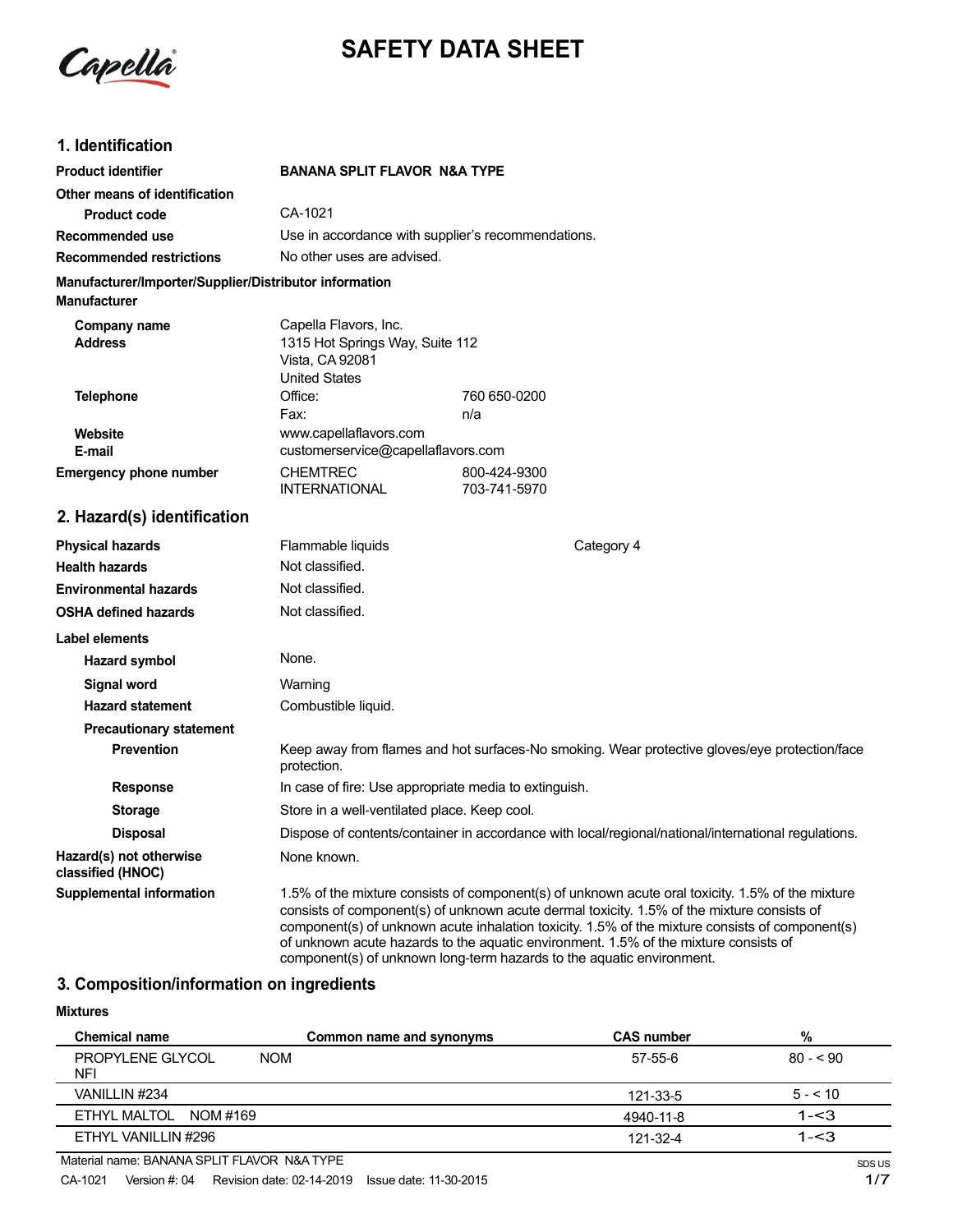| <b>Chemical name</b>                                                         | Common name and synonyms                                                                                                                                                                                                                                                                                                                                                                                                     | <b>CAS number</b> | $\%$    |
|------------------------------------------------------------------------------|------------------------------------------------------------------------------------------------------------------------------------------------------------------------------------------------------------------------------------------------------------------------------------------------------------------------------------------------------------------------------------------------------------------------------|-------------------|---------|
| ISOAMYL ACETATE NAT #1006<br><b>NOP</b>                                      |                                                                                                                                                                                                                                                                                                                                                                                                                              | 123-92-2          | $1 - 3$ |
| Other components below reportable levels                                     |                                                                                                                                                                                                                                                                                                                                                                                                                              |                   | $1 - 3$ |
|                                                                              | *Designates that a specific chemical identity and/or percentage of composition has been withheld as a trade secret.                                                                                                                                                                                                                                                                                                          |                   |         |
| 4. First-aid measures                                                        |                                                                                                                                                                                                                                                                                                                                                                                                                              |                   |         |
| Inhalation                                                                   | Move to fresh air. Call a physician if symptoms develop or persist.                                                                                                                                                                                                                                                                                                                                                          |                   |         |
| <b>Skin contact</b>                                                          | Wash off with soap and water. Get medical attention if irritation develops and persists.                                                                                                                                                                                                                                                                                                                                     |                   |         |
| Eye contact                                                                  | Rinse with water. Get medical attention if irritation develops and persists.                                                                                                                                                                                                                                                                                                                                                 |                   |         |
| Ingestion                                                                    | Rinse mouth. Get medical attention if symptoms occur.                                                                                                                                                                                                                                                                                                                                                                        |                   |         |
| <b>Most important</b>                                                        | Direct contact with eyes may cause temporary irritation.                                                                                                                                                                                                                                                                                                                                                                     |                   |         |
| symptoms/effects, acute and<br>delayed                                       |                                                                                                                                                                                                                                                                                                                                                                                                                              |                   |         |
| Indication of immediate<br>medical attention and special<br>treatment needed | Provide general supportive measures and treat symptomatically.                                                                                                                                                                                                                                                                                                                                                               |                   |         |
| <b>General information</b>                                                   | Ensure that medical personnel are aware of the material(s) involved, and take precautions to<br>protect themselves.                                                                                                                                                                                                                                                                                                          |                   |         |
| 5. Fire-fighting measures                                                    |                                                                                                                                                                                                                                                                                                                                                                                                                              |                   |         |
| Suitable extinguishing media                                                 | Water fog. Alcohol resistant foam. Dry chemical powder. Carbon dioxide (CO2).                                                                                                                                                                                                                                                                                                                                                |                   |         |
| Unsuitable extinguishing<br>media                                            | Do not use water jet as an extinguisher, as this will spread the fire.                                                                                                                                                                                                                                                                                                                                                       |                   |         |
| Specific hazards arising from<br>the chemical                                | The product is combustible, and heating may generate vapors which may form explosive vapor/air<br>mixtures. During fire, gases hazardous to health may be formed.                                                                                                                                                                                                                                                            |                   |         |
| Special protective equipment<br>and precautions for firefighters             | Self-contained breathing apparatus and full protective clothing must be worn in case of fire.                                                                                                                                                                                                                                                                                                                                |                   |         |
| <b>Fire fighting</b><br>equipment/instructions                               | In case of fire and/or explosion do not breathe fumes. Move containers from fire area if you can do<br>so without risk.                                                                                                                                                                                                                                                                                                      |                   |         |
| <b>Specific methods</b>                                                      | Use standard firefighting procedures and consider the hazards of other involved materials.                                                                                                                                                                                                                                                                                                                                   |                   |         |
| <b>General fire hazards</b>                                                  | Combustible liquid.                                                                                                                                                                                                                                                                                                                                                                                                          |                   |         |
| 6. Accidental release measures                                               |                                                                                                                                                                                                                                                                                                                                                                                                                              |                   |         |
| Personal precautions,<br>protective equipment and<br>emergency procedures    | Keep unnecessary personnel away. Keep people away from and upwind of spill/leak. Eliminate all<br>ignition sources (no smoking, flares, sparks, or flames in immediate area). Wear appropriate<br>protective equipment and clothing during clean-up. Ensure adequate ventilation. Local authorities<br>should be advised if significant spillages cannot be contained. For personal protection, see section<br>8 of the SDS. |                   |         |
| <b>Methods and materials for</b><br>containment and cleaning up              | Use water spray to reduce vapors or divert vapor cloud drift. Eliminate all ignition sources (no<br>smoking, flares, sparks, or flames in immediate area). Keep combustibles (wood, paper, oil, etc.)<br>away from spilled material.                                                                                                                                                                                         |                   |         |
|                                                                              | Large Spills: Stop the flow of material, if this is without risk. Dike the spilled material, where this is<br>possible. Use a non-combustible material like vermiculite, sand or earth to soak up the product<br>and place into a container for later disposal. Following product recovery, flush area with water.                                                                                                           |                   |         |
|                                                                              | Small Spills: Absorb with earth, sand or other non-combustible material and transfer to containers<br>for later disposal. Clean surface thoroughly to remove residual contamination.                                                                                                                                                                                                                                         |                   |         |
|                                                                              | Never return spills to original containers for re-use. For waste disposal, see section 13 of the SDS.                                                                                                                                                                                                                                                                                                                        |                   |         |
| <b>Environmental precautions</b>                                             | Avoid discharge into drains, water courses or onto the ground.                                                                                                                                                                                                                                                                                                                                                               |                   |         |
| 7. Handling and storage                                                      |                                                                                                                                                                                                                                                                                                                                                                                                                              |                   |         |
| Precautions for safe handling                                                | Keep away from open flames, hot surfaces and sources of ignition. When using do not smoke.<br>Avoid prolonged exposure. Provide adequate ventilation. Wear appropriate personal protective<br>equipment. Observe good industrial hygiene practices.                                                                                                                                                                          |                   |         |

**Conditions for safe storage, including any incompatibilities** Keep away from heat, sparks and open flame. Store in a cool, dry place out of direct sunlight. Store in tightly closed container. Store in a well-ventilated place. Keep in an area equipped with sprinklers. Store away from incompatible materials (see Section 10 of the SDS).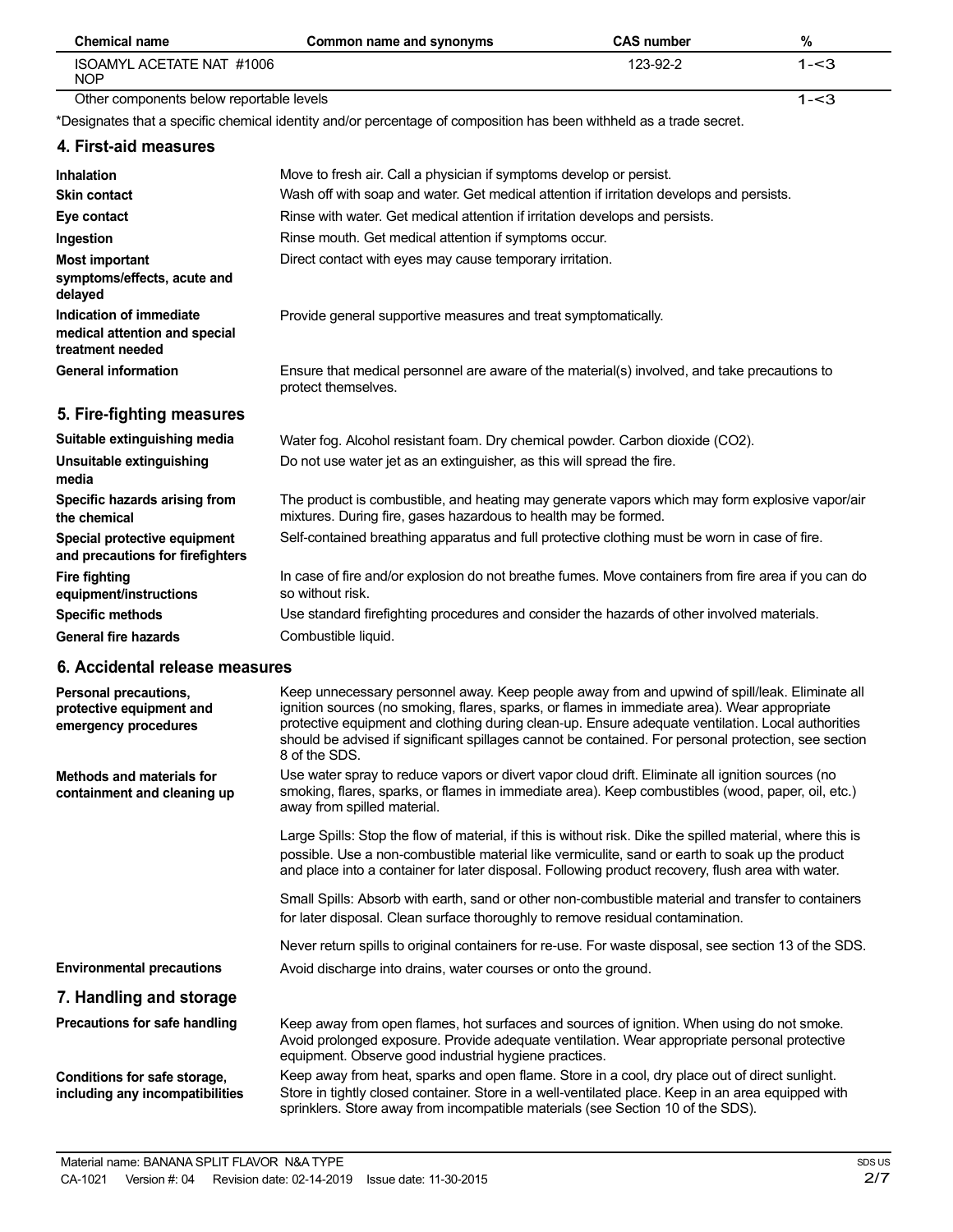# **8. Exposure controls/personal protection**

### **Occupational exposure limits**

The following constituents are the only constituents of the product which have a PEL, TLV or other recommended exposure limit. At this time, the other constituents have no known exposure limits.

| <b>Components</b>                                           | US. OSHA Table Z-1 Limits for Air Contaminants (29 CFR 1910.1000)<br><b>Type</b>                                                                                                                                                                                                                                                                                   | Value        |          |
|-------------------------------------------------------------|--------------------------------------------------------------------------------------------------------------------------------------------------------------------------------------------------------------------------------------------------------------------------------------------------------------------------------------------------------------------|--------------|----------|
| <b>ISOAMYL ACETATE NAT</b><br>#1006 NOP (CAS<br>$123-92-2)$ | PEL                                                                                                                                                                                                                                                                                                                                                                | 525 mg/m3    |          |
|                                                             |                                                                                                                                                                                                                                                                                                                                                                    | $100$ ppm    |          |
| US. ACGIH Threshold Limit Values                            |                                                                                                                                                                                                                                                                                                                                                                    |              |          |
| <b>Components</b>                                           | Type                                                                                                                                                                                                                                                                                                                                                               | Value        |          |
| <b>ISOAMYL ACETATE NAT</b><br>#1006 NOP (CAS<br>$123-92-2)$ | <b>STEL</b>                                                                                                                                                                                                                                                                                                                                                        | $100$ ppm    |          |
|                                                             | <b>TWA</b>                                                                                                                                                                                                                                                                                                                                                         | 50 ppm       |          |
| US. NIOSH: Pocket Guide to Chemical Hazards                 |                                                                                                                                                                                                                                                                                                                                                                    |              |          |
| <b>Components</b>                                           | <b>Type</b>                                                                                                                                                                                                                                                                                                                                                        | <b>Value</b> |          |
| <b>ISOAMYL ACETATE NAT</b><br>#1006 NOP (CAS<br>$123-92-2)$ | <b>TWA</b>                                                                                                                                                                                                                                                                                                                                                         | 525 mg/m3    |          |
|                                                             |                                                                                                                                                                                                                                                                                                                                                                    | $100$ ppm    |          |
| <b>Components</b>                                           | US. Workplace Environmental Exposure Level (WEEL) Guides                                                                                                                                                                                                                                                                                                           | <b>Value</b> | Form     |
|                                                             | <b>Type</b>                                                                                                                                                                                                                                                                                                                                                        |              |          |
| PROPYLENE GLYCOL<br>NOM NFI (CAS 57-55-6)                   | <b>TWA</b>                                                                                                                                                                                                                                                                                                                                                         | 10 mg/m3     | Aerosol. |
| VANILLIN #234 (CAS<br>$121 - 33 - 5$                        | <b>TWA</b>                                                                                                                                                                                                                                                                                                                                                         | 10 $mg/m3$   |          |
| <b>Biological limit values</b>                              | No biological exposure limits noted for the ingredient(s).                                                                                                                                                                                                                                                                                                         |              |          |
| Appropriate engineering<br>controls                         | Good general ventilation should be used. Ventilation rates should be matched to conditions. If<br>applicable, use process enclosures, local exhaust ventilation, or other engineering controls to<br>maintain airborne levels below recommended exposure limits. If exposure limits have not been<br>established, maintain airborne levels to an acceptable level. |              |          |
|                                                             | Individual protection measures, such as personal protective equipment                                                                                                                                                                                                                                                                                              |              |          |
| Eye/face protection                                         | Wear safety glasses with side shields (or goggles).                                                                                                                                                                                                                                                                                                                |              |          |
| <b>Skin protection</b>                                      |                                                                                                                                                                                                                                                                                                                                                                    |              |          |
| <b>Hand protection</b>                                      | Wear appropriate chemical resistant gloves.                                                                                                                                                                                                                                                                                                                        |              |          |
| Other                                                       | Wear appropriate chemical resistant clothing.                                                                                                                                                                                                                                                                                                                      |              |          |
| <b>Respiratory protection</b>                               | If engineering controls do not maintain airborne concentrations below recommended exposure<br>limits (where applicable) or to an acceptable level (in countries where exposure limits have not<br>been established), an approved respirator must be worn.                                                                                                          |              |          |
| <b>Thermal hazards</b>                                      | Wear appropriate thermal protective clothing, when necessary.                                                                                                                                                                                                                                                                                                      |              |          |
| <b>General hygiene</b><br>considerations                    | When using do not smoke. Always observe good personal hygiene measures, such as washing<br>after handling the material and before eating, drinking, and/or smoking. Routinely wash work<br>clothing and protective equipment to remove contaminants.                                                                                                               |              |          |
| 9. Physical and chemical properties                         |                                                                                                                                                                                                                                                                                                                                                                    |              |          |
| Appearance                                                  |                                                                                                                                                                                                                                                                                                                                                                    |              |          |

| <b>Physical state</b><br>Form | Liquid.<br>Liquid. |
|-------------------------------|--------------------|
| Color                         | Not available.     |
| Odor                          | Not available.     |
| Odor threshold                | Not available.     |
| рH                            | Not available.     |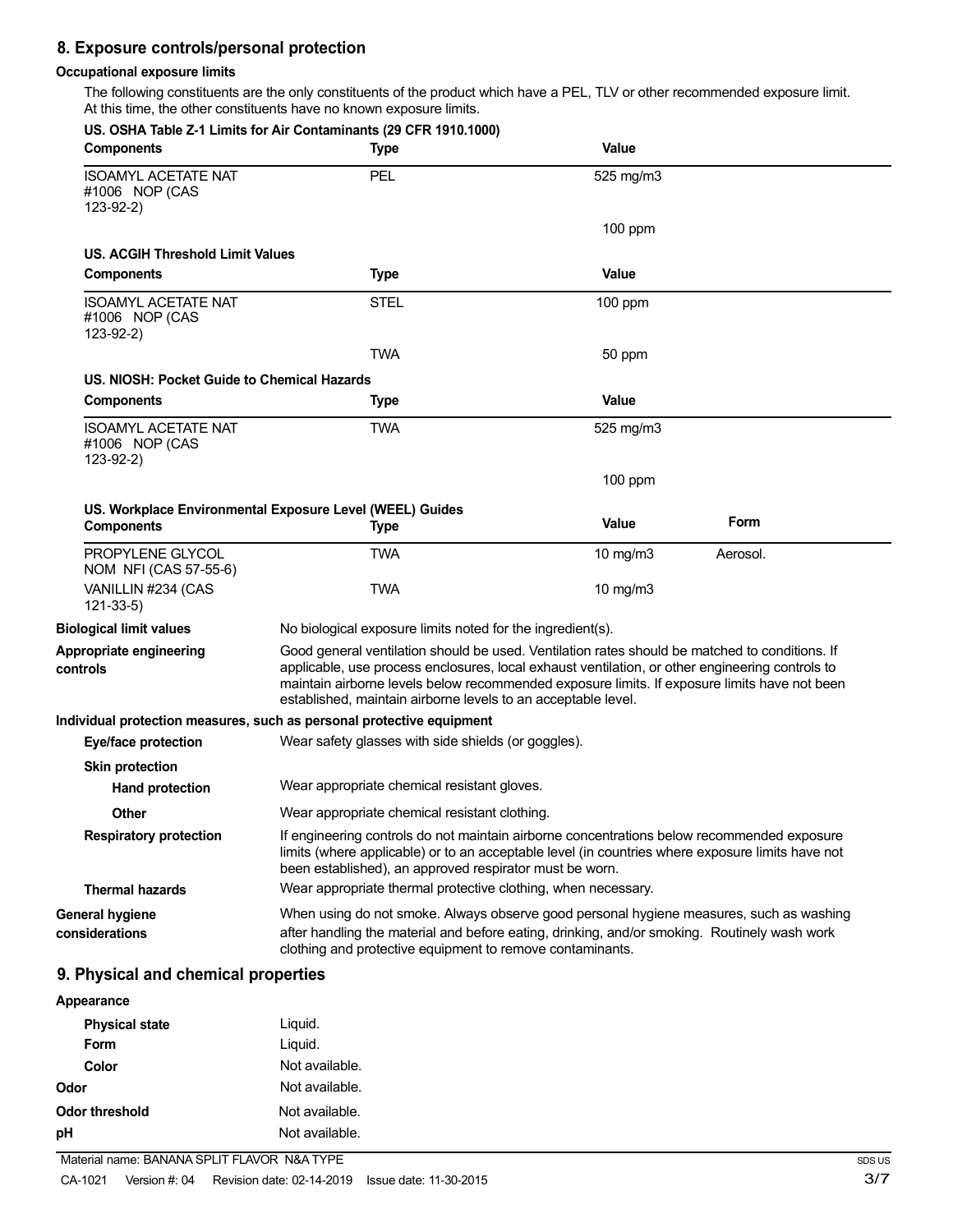| Melting point/freezing point                      | -74.2 $\degree$ F (-59 $\degree$ C) estimated                                                                                                                            |
|---------------------------------------------------|--------------------------------------------------------------------------------------------------------------------------------------------------------------------------|
| Initial boiling point and boiling<br>range        | 370.76 °F (188.2 °C) estimated                                                                                                                                           |
| <b>Flash point</b>                                | 171.1 °F (77.3 °C)                                                                                                                                                       |
| <b>Evaporation rate</b>                           | Not available.                                                                                                                                                           |
| Flammability (solid, gas)                         | Not applicable.                                                                                                                                                          |
| Upper/lower flammability or explosive limits      |                                                                                                                                                                          |
| <b>Flammability limit - lower</b><br>(%)          | Not available.                                                                                                                                                           |
| Flammability limit - upper<br>(%)                 | Not available.                                                                                                                                                           |
| Explosive limit - lower (%)                       | Not available.                                                                                                                                                           |
| Explosive limit - upper (%)                       | Not available.                                                                                                                                                           |
| Vapor pressure                                    | 0.16 hPa estimated                                                                                                                                                       |
| Vapor density                                     | Not available.                                                                                                                                                           |
| <b>Relative density</b>                           | Not available.                                                                                                                                                           |
| Solubility(ies)                                   |                                                                                                                                                                          |
| Solubility (water)                                | Not available.                                                                                                                                                           |
| <b>Partition coefficient</b><br>(n-octanol/water) | Not available.                                                                                                                                                           |
| <b>Auto-ignition temperature</b>                  | 700 °F (371.11 °C) estimated                                                                                                                                             |
| <b>Decomposition temperature</b>                  | Not available.                                                                                                                                                           |
| <b>Viscosity</b>                                  | Not available.                                                                                                                                                           |
| <b>Other information</b>                          |                                                                                                                                                                          |
| <b>Density</b>                                    | 1.07 g/cm3 estimated                                                                                                                                                     |
| <b>Explosive properties</b>                       | Not explosive.                                                                                                                                                           |
| <b>Flammability class</b>                         | Combustible IIIA estimated                                                                                                                                               |
| <b>Oxidizing properties</b>                       | Not oxidizing.                                                                                                                                                           |
| <b>Refractive index</b>                           | 1.4265 - 1.4565                                                                                                                                                          |
| <b>Specific gravity</b>                           | $1.02 - 1.05$                                                                                                                                                            |
| 10. Stability and reactivity                      |                                                                                                                                                                          |
| <b>Reactivity</b>                                 | The product is stable and non-reactive under normal conditions of use, storage and transport.                                                                            |
| <b>Chemical stability</b>                         | Material is stable under normal conditions.                                                                                                                              |
| <b>Possibility of hazardous</b><br>reactions      | No dangerous reaction known under conditions of normal use.                                                                                                              |
| <b>Conditions to avoid</b>                        | Keep away from heat, hot surfaces, sparks, open flames and other ignition sources. Avoid<br>temperatures exceeding the flash point. Contact with incompatible materials. |
| Incompatible materials                            | Strong oxidizing agents.                                                                                                                                                 |
| <b>Hazardous decomposition</b><br>products        | No hazardous decomposition products are known.                                                                                                                           |
| 11. Toxicological information                     |                                                                                                                                                                          |
| Information on likely routes of exposure          |                                                                                                                                                                          |
| Inhalation                                        | Prolonged inhalation may be harmful.                                                                                                                                     |
| <b>Skin contact</b>                               | No adverse effects due to skin contact are expected.                                                                                                                     |
| Eye contact                                       | Direct contact with eyes may cause temporary irritation.                                                                                                                 |
| Ingestion                                         | Expected to be a low ingestion hazard.                                                                                                                                   |
| Symptoms related to the                           | Direct contact with eyes may cause temporary irritation.                                                                                                                 |

**physical, chemical and toxicological characteristics**

## **Information on toxicological effects**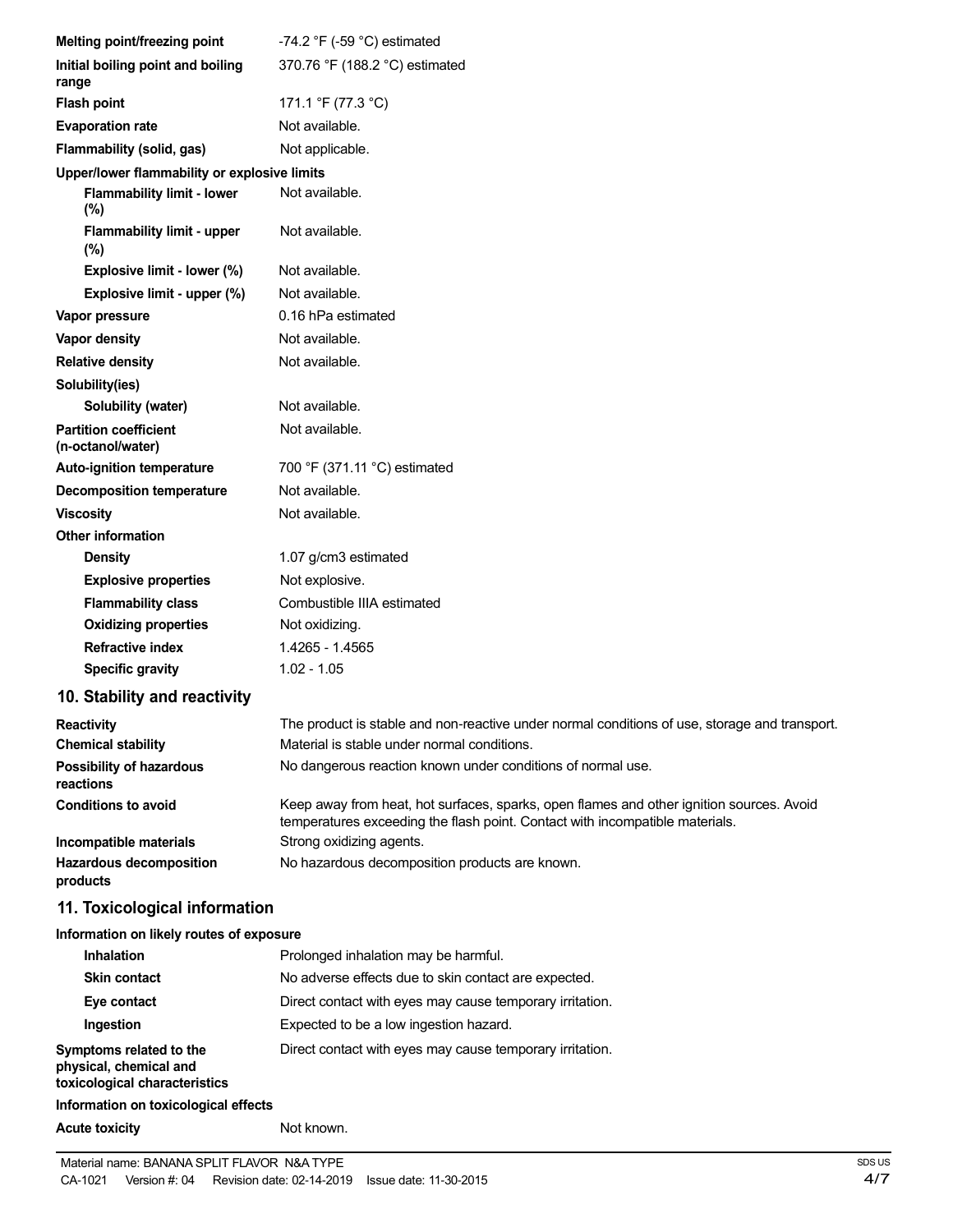| Skin corrosion/irritation                                                                    | Prolonged skin contact may cause temporary irritation.   |                                                                                                                                                                                                       |  |
|----------------------------------------------------------------------------------------------|----------------------------------------------------------|-------------------------------------------------------------------------------------------------------------------------------------------------------------------------------------------------------|--|
| Serious eye damage/eye<br>irritation                                                         | Direct contact with eyes may cause temporary irritation. |                                                                                                                                                                                                       |  |
| Respiratory or skin sensitization                                                            |                                                          |                                                                                                                                                                                                       |  |
| <b>Respiratory sensitization</b>                                                             | Not a respiratory sensitizer.                            |                                                                                                                                                                                                       |  |
| <b>Skin sensitization</b>                                                                    |                                                          | This product is not expected to cause skin sensitization.                                                                                                                                             |  |
| Germ cell mutagenicity                                                                       | mutagenic or genotoxic.                                  | No data available to indicate product or any components present at greater than 0.1% are                                                                                                              |  |
| Carcinogenicity                                                                              |                                                          | Not classifiable as to carcinogenicity to humans.                                                                                                                                                     |  |
| IARC Monographs. Overall Evaluation of Carcinogenicity                                       |                                                          |                                                                                                                                                                                                       |  |
| Not listed.                                                                                  |                                                          |                                                                                                                                                                                                       |  |
| OSHA Specifically Regulated Substances (29 CFR 1910.1001-1052)                               |                                                          |                                                                                                                                                                                                       |  |
| Not regulated.<br>US. National Toxicology Program (NTP) Report on Carcinogens<br>Not listed. |                                                          |                                                                                                                                                                                                       |  |
| <b>Reproductive toxicity</b>                                                                 |                                                          | This product is not expected to cause reproductive or developmental effects.                                                                                                                          |  |
| Specific target organ toxicity -<br>single exposure                                          | Not classified.                                          |                                                                                                                                                                                                       |  |
| Specific target organ toxicity -<br>repeated exposure                                        | Not classified.                                          |                                                                                                                                                                                                       |  |
| <b>Aspiration hazard</b>                                                                     | Not an aspiration hazard.                                |                                                                                                                                                                                                       |  |
| <b>Chronic effects</b>                                                                       |                                                          | Prolonged inhalation may be harmful.                                                                                                                                                                  |  |
| 12. Ecological information                                                                   |                                                          |                                                                                                                                                                                                       |  |
| <b>Ecotoxicity</b>                                                                           |                                                          | The product is not classified as environmentally hazardous. However, this does not exclude the<br>possibility that large or frequent spills can have a harmful or damaging effect on the environment. |  |
| Persistence and degradability                                                                |                                                          | No data is available on the degradability of any ingredients in the mixture.                                                                                                                          |  |
| <b>Bioaccumulative potential</b>                                                             |                                                          |                                                                                                                                                                                                       |  |
| Partition coefficient n-octanol / water (log Kow)                                            |                                                          |                                                                                                                                                                                                       |  |
| ETHYL VANILLIN #296                                                                          |                                                          | 1.61                                                                                                                                                                                                  |  |
| PROPYLENE GLYCOL<br>VANILLIN #234                                                            | NOM NFI                                                  | $-0.92$<br>1.37                                                                                                                                                                                       |  |
| <b>Mobility in soil</b>                                                                      | No data available.                                       |                                                                                                                                                                                                       |  |
| Other adverse effects                                                                        |                                                          | No other adverse environmental effects (e.g. ozone depletion, photochemical ozone creation<br>potential, endocrine disruption, global warming potential) are expected from this component.            |  |
| 13. Disposal considerations                                                                  |                                                          |                                                                                                                                                                                                       |  |
| <b>Disposal instructions</b>                                                                 |                                                          | Collect and reclaim or dispose in sealed containers at licensed waste disposal site. Dispose of<br>contents/container in accordance with local/regional/national/international regulations.           |  |
| Local disposal regulations                                                                   |                                                          | Dispose in accordance with all applicable regulations.                                                                                                                                                |  |
| Hazardous waste code                                                                         | disposal company.                                        | The waste code should be assigned in discussion between the user, the producer and the waste                                                                                                          |  |
| Waste from residues / unused<br>products                                                     | Disposal instructions).                                  | Dispose of in accordance with local regulations. Empty containers or liners may retain some<br>product residues. This material and its container must be disposed of in a safe manner (see:           |  |
| <b>Contaminated packaging</b>                                                                | disposal.                                                | Since emptied containers may retain product residue, follow label warnings even after container is<br>emptied. Empty containers should be taken to an approved waste handling site for recycling or   |  |
| 14. Transport information                                                                    |                                                          |                                                                                                                                                                                                       |  |
| <b>DOT</b>                                                                                   |                                                          |                                                                                                                                                                                                       |  |
| Not regulated as dangerous goods.                                                            |                                                          |                                                                                                                                                                                                       |  |
|                                                                                              |                                                          |                                                                                                                                                                                                       |  |

# **IATA**

Not regulated as dangerous goods.

#### **IMDG**

Not regulated as dangerous goods.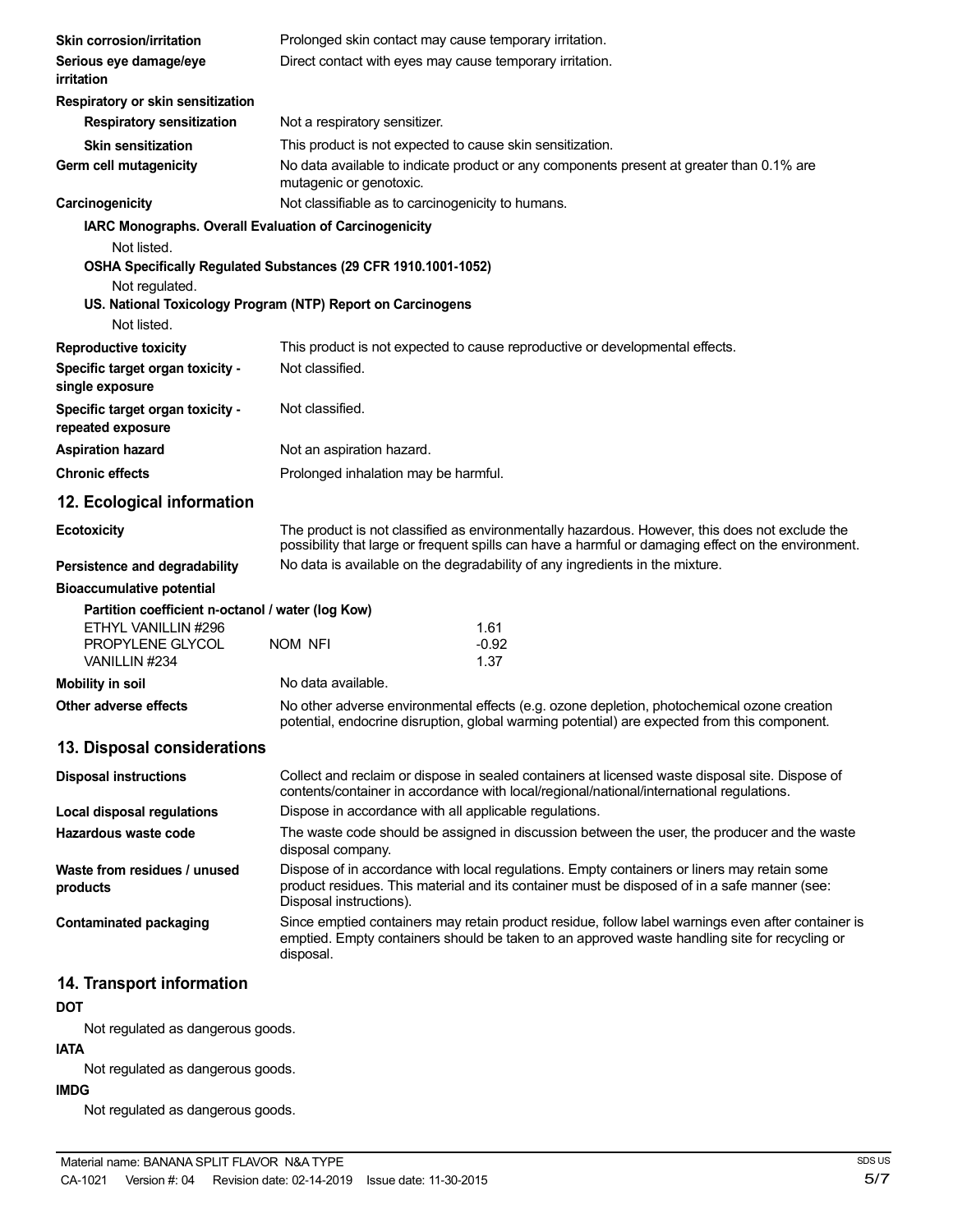#### **15. Regulatory information**

**US federal regulations**

This product is a "Hazardous Chemical" as defined by the OSHA Hazard Communication Standard, 29 CFR 1910.1200.

#### **Toxic Substances Control Act (TSCA)**

**TSCA Section 12(b) Export Notification (40 CFR 707, Subpt. D)**

Not regulated.

#### **CERCLA Hazardous Substance List (40 CFR 302.4)**

ISOAMYL ACETATE NAT #1006 NOP (CAS 123-92-2) Listed.

#### **SARA 304 Emergency release notification**

#### Not regulated.

#### **OSHA Specifically Regulated Substances (29 CFR 1910.1001-1052)**

Not regulated.

#### **Superfund Amendments and Reauthorization Act of 1986 (SARA)**

**SARA 302 Extremely hazardous substance**

Not listed.

**SARA 311/312 Hazardous** No (Exempt) **chemical SARA 313 (TRI reporting)** Not regulated.

#### **Other federal regulations**

#### **Clean Air Act (CAA) Section 112 Hazardous Air Pollutants (HAPs) List**

Not regulated.

#### **Clean Air Act (CAA) Section 112(r) Accidental Release Prevention (40 CFR 68.130)**

Not regulated.

**Safe Drinking Water Act** Not regulated. **(SDWA)**

#### **FEMA Priority Substances Respiratory Health and Safety in the Flavor Manufacturing Workplace**

| ISOAMYL ACETATE NAT #1006 NOP |  |  |
|-------------------------------|--|--|
| (CAS 123-92-2)                |  |  |

#### **US state regulations**

#### **California Proposition 65**

California Safe Drinking Water and Toxic Enforcement Act of 1986 (Proposition 65): This material is not known to contain any chemicals currently listed as carcinogens or reproductive toxins. For more information go to www.P65Warnings.ca.gov.

#### **International Inventories**

| Country(s) or region | Inventory name                                                              | On inventory (yes/no)* |
|----------------------|-----------------------------------------------------------------------------|------------------------|
| Australia            | Australian Inventory of Chemical Substances (AICS)                          | No                     |
| Canada               | Domestic Substances List (DSL)                                              | No                     |
| Canada               | Non-Domestic Substances List (NDSL)                                         | No                     |
| China                | Inventory of Existing Chemical Substances in China (IECSC)                  | No                     |
| Europe               | European Inventory of Existing Commercial Chemical<br>Substances (EINECS)   | No                     |
| Europe               | European List of Notified Chemical Substances (ELINCS)                      | No                     |
| Japan                | Inventory of Existing and New Chemical Substances (ENCS)                    | No                     |
| Korea                | Existing Chemicals List (ECL)                                               | No                     |
| New Zealand          | New Zealand Inventory                                                       | No                     |
| <b>Philippines</b>   | <b>Philippine Inventory of Chemicals and Chemical Substances</b><br>(PICCS) | No                     |
| Taiwan               | Taiwan Chemical Substance Inventory (TCSI)                                  | No                     |

Low priority